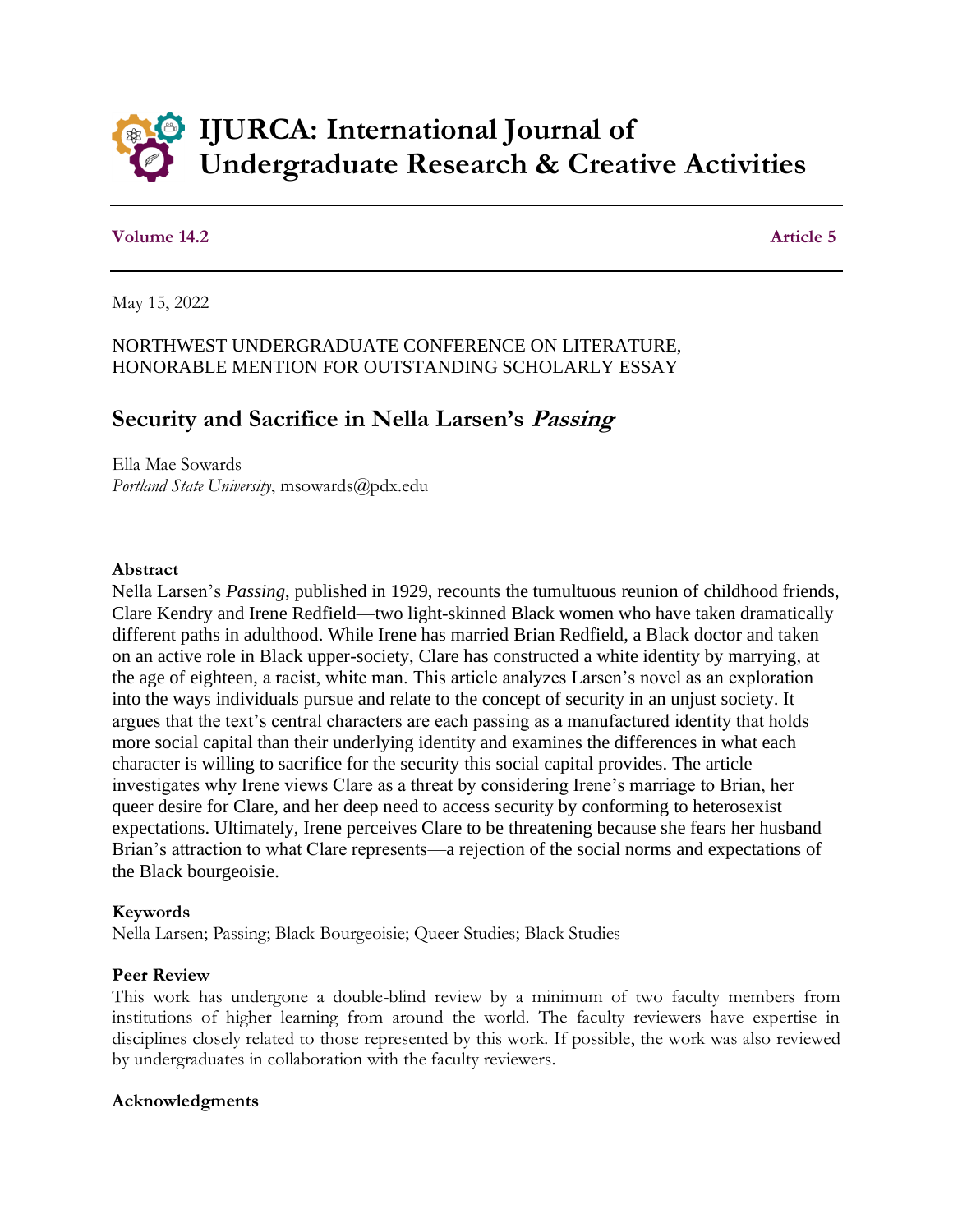I would like to thank Dr. Brenda Glascott at Portland State University for all of the help and encouragement she provided me with in preparing this essay.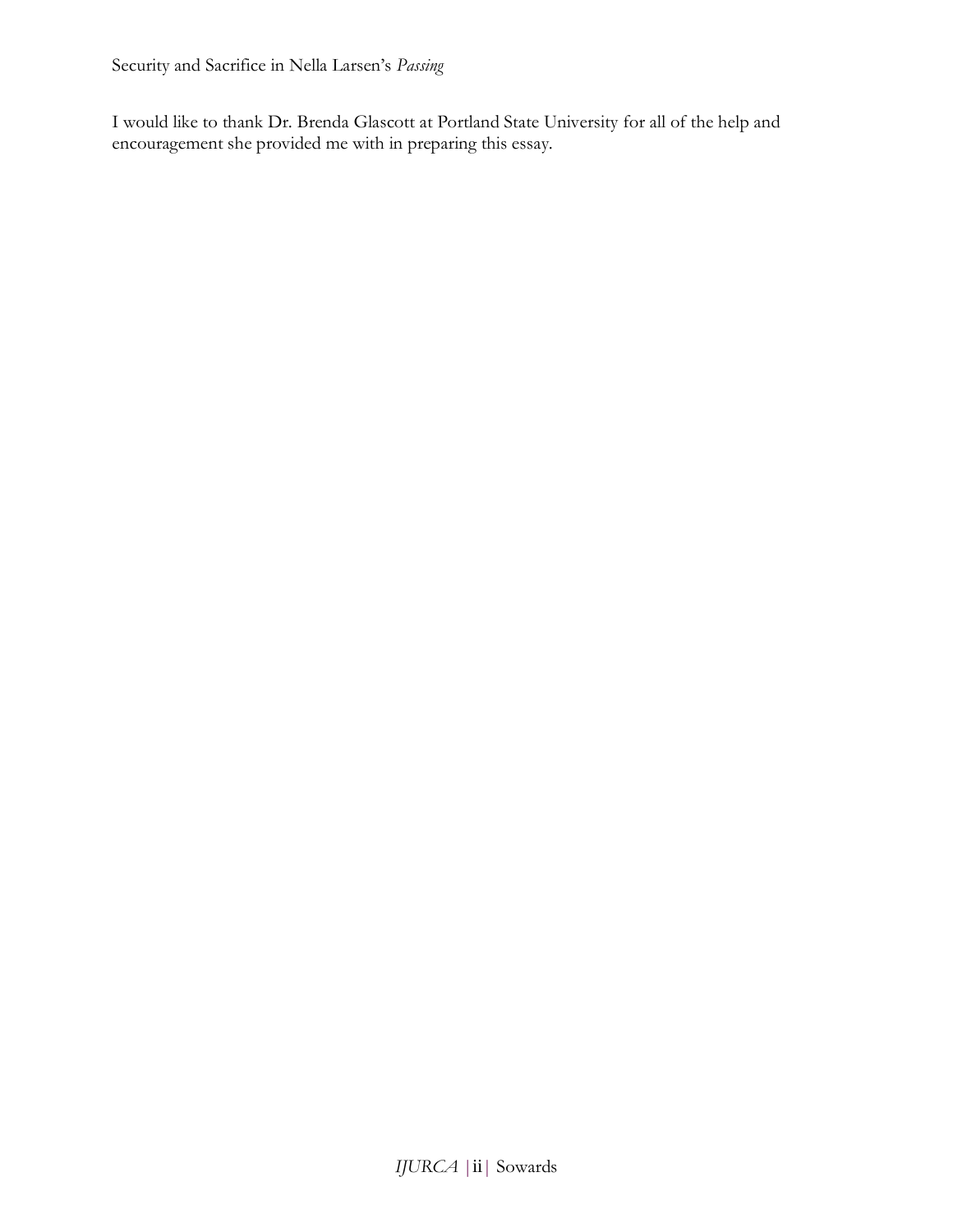To live in a society built as an unjust social hierarchy is, often, to spend a lifetime looking to become unassailable. *Passing* by Nella Larsen explores the disparate ways members of such a society seek to do this through the characters Brian Redfield, Irene Redfield, and Clare Kendry. The novel, set in the Harlem Renaissance, recounts the tumultuous reunion of childhood friends Clare and Irene, who have taken dramatically different paths in adulthood. Clare, a light-skinned Black woman, has constructed a white identity by marrying at the age of eighteen a racist white man, who is unaware she is racially passing. Meanwhile, Irene, also a light-skinned Black woman, is married to Brian, a Black doctor, and has taken on an active role in Black upper-class society. These characters are each pursuing their own interpretations of what it means to be secure in a country that is fundamentally unsafe for anyone who is not white, male, cisgender, and straight. What each character is willing to sacrifice for this, as well as how they view others in relation to their security, differs. Ultimately, Irene perceives Clare as a threat to her sense of security and Brian as essential to it, and this perception is key to understanding Irene's unreliable narration. Some have pointed to Irene's view of Clare as a threat as being rooted in her attraction to Clare (Butler; Dean). However, I believe Irene sees Clare as threatening less because she is attracted to her, and more because she fears Brian's attraction to what Clare represents—a rejection of the social norms and expectations of the Black bourgeoisie. What I hope to do here is investigate how Clare presents a threat to Irene's security in relation to Brian by examining each of these characters' forms of "passing" in interaction with each other and in response to oppressive forces.

True to its title, Nella Larsen's *Passing* includes various instances of characters passing as a manufactured identity that holds more privilege than their underlying identity. The most obvious example of this is Clare Kendry. The extent to which passing for white provides her with upward mobility is described best by the character herself in a conversation with Irene Redfield. Clare says, "Then, too, I wanted things. I knew I wasn't bad-looking and that I could 'pass.' You can't know, 'Rene, how, when I used to go over to the south side, I used to hate all of you. You had all the things I wanted and never had had. It made me all the more determined to get them, and others. Do you, can you understand what I felt?" (Larsen 27). Clare, who had come from less money than Irene and been forced to live with her racist white aunts upon the death of her father, sought both the material and social capital she desired through passing. "All the things" she refers to Irene as having that she "wanted and never had had" are both tangible goods and the less tangible stability Irene was granted by way of her more privileged background.

Less conspicuous is the form of passing Irene is engaged in. Despite considering Clare's performance of whiteness an "abhorrent thing" (Larsen 29), Irene, herself, is passing, not as white, but as heterosexual. Irene's attraction to women is made especially clear in her attitudes toward and interactions with Clare. She frequently refers to Clare's appearance in a desiring fashion, deeming her "just a shade too good-looking" (Larsen 71) and speaking of her eyes as "hypnotic" (Larsen 82). Scholars such as Elizabeth Dean have made compelling arguments for the existence of Irene's queer identity. In her article "The Gaze, The Glance, The Mirror: Queer Desire and Panoptic Discipline in Nella Larsen's *Passing*," Dean points to the nature of Irene's form of passing, writing that:

Irene frequently dwells on the sacrifices she fears she must make for her family's comfort and, more truthfully, to maintain her own position of social respectability in her and in others' eyes. She muses, "Security. Was it just a word? If not, then was it only by the sacrifice of other things, happiness, love, or some wild ecstasy that she had never known, that it could be obtained? … she was aware that, to her, security was the most important and desired thing in life" (235). In the end, her desiring gaze is inextinguishable but her panoptic gaze produces crushing fear of insecurity (personal, moral, financial, familial) precisely because of the queer gaze's potential to disrupt her treasured security and respectable status through the "unknown ecstasy" of the queer attraction that she fears (235). (Dean 101)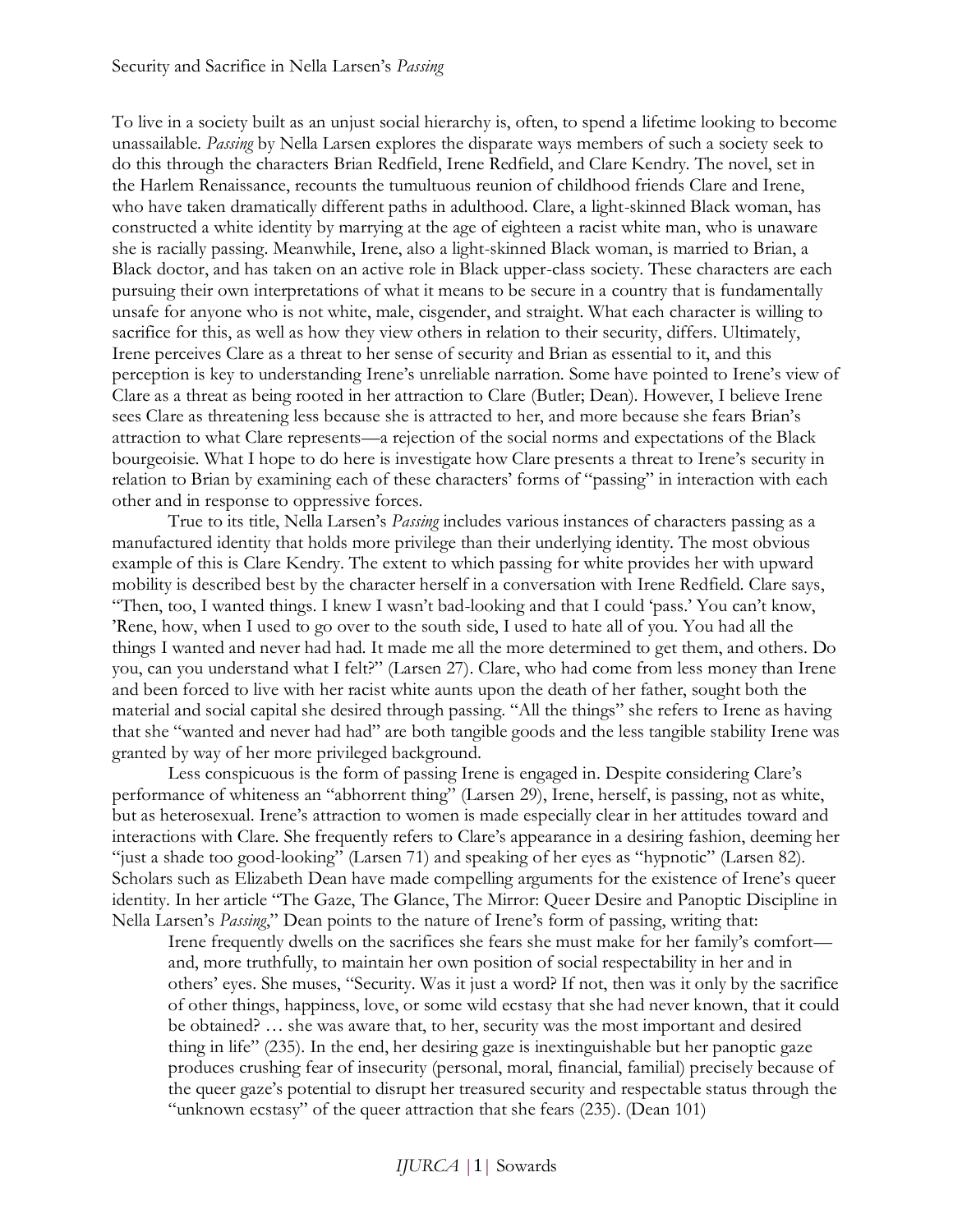Dean skillfully draws a connection between Irene's family and their central role in her performance of heterosexuality. Her security is dependent on a heterosexual lifestyle and, thus, demands the sacrifice of her queerness—of the "unknown ecstasy" Dean points to as being "of the queer attraction that she fears" (101).

Perhaps even clearer than Irene's queer desires is her desire for security. While scholars like Dean have pointed to Irene's sexuality as an "inextinguishable" threat to her security—a threat embodied by Clare Kendry—I argue that Irene's security was never legitimately threatened by her attraction to Clare or to women generally (Dean 101). Arguments like Dean's carry with them the credence of historical context, as being openly (or found out as) queer was a significant danger in 1920s America, especially for queer Black women, who "sat at the bottom of the hierarchy of respectability" (Dean 99). However, I remain convinced that Irene's longing for safety, obsession with respectability optics, and skill for convincing herself of more socially acceptable falsities would dominate any impulse to act on her queer feelings, making such feelings essentially unthreatening. Irene's pull towards Clare may create cognitive dissonance and discomfort, but ultimately her need to be safe and respectable is greater than anything else. The part of Larsen's text that Dean adeptly utilizes in arguing Irene is queer also shows that Irene would never sacrifice her social standing and the security it brings. In this passage, Larsen writes that to Irene, "security was the most important and desired thing in life. Not for any of the others, or for all of them would she exchange it" (112). Irene would not have been willing to "exchange" the security that passing for straight provided her with for any kind of exploration into her sexuality.

Nevertheless, Irene still faces an obstacle to her security, not in the form of her own queer feelings, but in the possibility of Brian Redfield's. David L. Blackmore thoroughly explores evidence that Brian, Irene's husband and the father of her children, is passing for heterosexual in his article, "'That Unreasonable Restless Feeling': The Homosexual Subtexts of Nella Larsen's *Passing*." Blackmore especially points to Brian's desire to move to Brazil, a "more permissive environment for homosexual activity" as indicative of his queerness (Blackmore 477). Indeed, one of the first impressions readers are given of Brian is when Irene expresses that, "Brian doesn't care for ladies, especially sick ones. I sometimes wish he did. It's South America that attracts him" (Larsen 43). It is notable that Brian's attraction to South America is framed as being in opposition to attraction to women.

Moreover, Brian's queer identity presents less of a threat to Irene's security than his pull toward a rejection of oppressive, American social norms and heterosexist expectations. After all, Irene would have no reason to be concerned if Brian were just as drawn to the security of meeting New Negro respectability standards as she is. Indeed, Brian appears to be far less attracted to the kind of security and stability Irene craves. Larsen makes this tension clear quite early in the text, writing that:

[Irene] hoped that [Brian] had been comfortable and not too lonely without her and the boys. Not so lonely that that old, queer, unhappy restlessness had begun again within him, that craving for some place strange and different, which at the beginning of her marriage she had had to make such strenuous efforts to repress, and which yet faintly alarmed her, though it now sprang up at gradually lessening intervals. (48)

Irene and Brian's relationship is depicted from the start as a struggle in which Irene consistently tries to suppress Brian's desire to move away from American upper-class society and expectations. This desire is even named as being of a queer nature—as "that old, queer, unhappy restlessness" (Larsen 48). It is worth mentioning here that the word queer has been used as a term for homosexual since the late 19th century, well before *Passing* was published in 1929 ("queer").

When Clare enters the lives of the Redfields, she brings with her the possibility of a life lived in rejection of repression and self-sacrifice. Clare is portrayed by Irene as being intent on following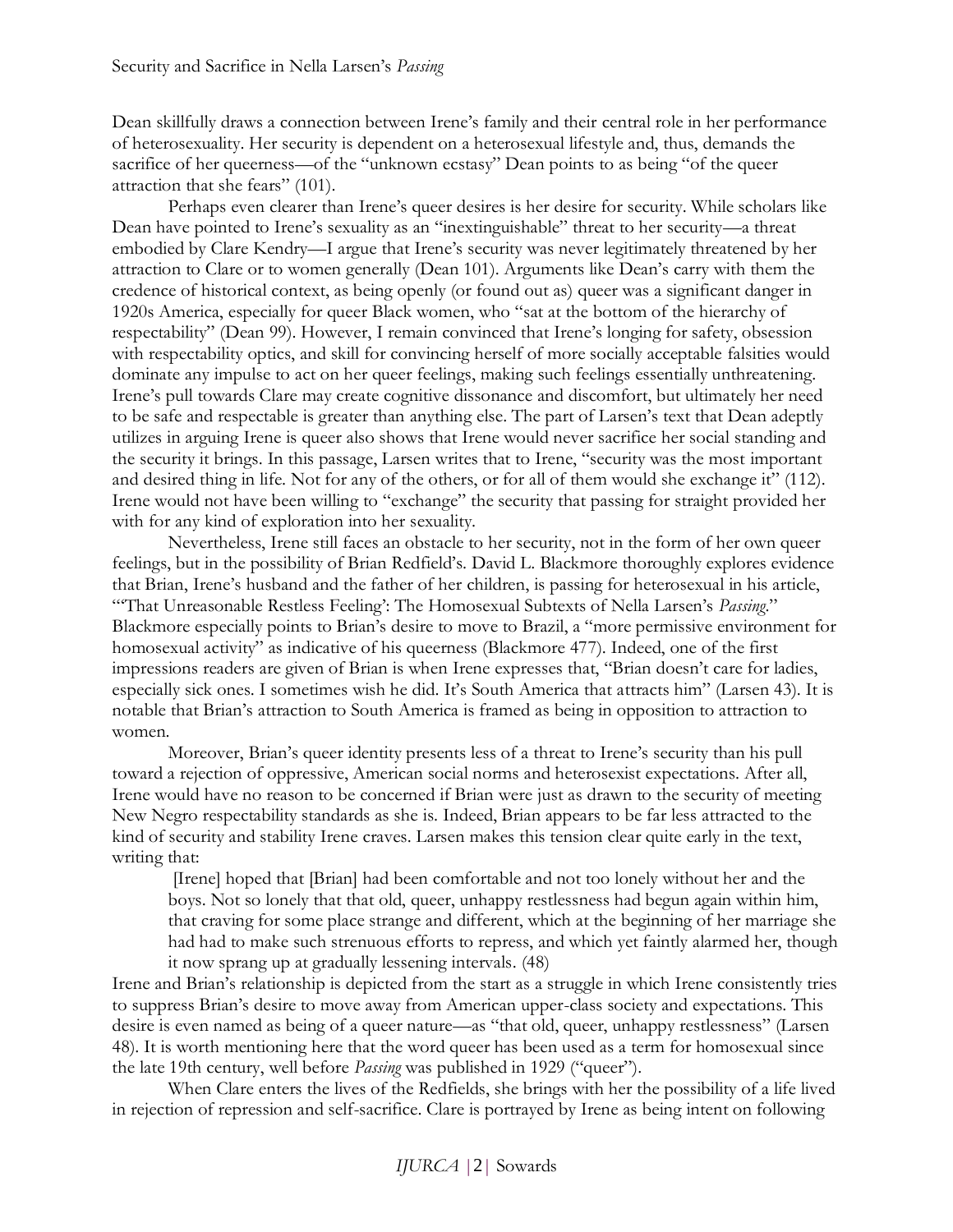her desires with little regard for the thoughts of others or potential consequences of her actions. She pursues an entry into the Black community through Irene, despite the threat it poses to her should her dangerously racist white husband discover her activities; she crosses the boundaries of class in Irene's home by interacting with Irene's servants, Zulena and Sadie, on a personable level (Larsen 81; Wilson 997); and she openly expresses her dissatisfaction with being a mother (Larsen 69). Irene has constructed a life for herself and her family based around the idea that suppressing one's unsafe inclinations and leaving the uncomfortable unsaid is unavoidable, and Clare brings this into question by acting so unapologetically on her desires. In doing so, she debases the shared social facts of the Redfield home. This very well could lead Irene to have concerns about what a connection between Clare and Brian could bring, considering Brian is already amenable to rejecting the repression that upper-class status entails.

Following Clare's entry into their lives, Brian grows more irritable. It is worth asking if his change in temperament is the result of Clare awakening his desire to stop living by the confines of respectability optics. Even if this is not the case, it certainly seems this would be an easy conclusion for Irene to draw. In response to Brian's growing ire, she thinks, "if I could only be sure that at bottom it's just Brazil" (Larsen 88). This suggests Irene suspects Brian's foul mood to be rooted in a yearning for Brazil, but that she also holds concerns that Brazil is only part of a bigger picture. The bigger picture may be Brian's queerness and pull to stop passing for heterosexual in a society permeated with homophobia. Blackmore explores this passage in Larsen's text in his article, writing that, "This passage late in the novel confirms that all along Irene has used her fears about Brazil to mask deeper concerns about her husband. Just as Irene refuses to name her own attraction to Clare, she will not name Brian's same-sex desire either—except to call it 'Brazil'" (Blackmore 478). Blackmore is effective in pointing to Irene's inability to name what brings her uneasiness. Additionally, Blackmore's analysis of "Brazil" as being synonymous with same-sex attraction is worth noting when examining other times Larsen references it, which add credence to the possibility that Brian is, in fact, queer and that his frustration late in the novel is related to his sexuality.

Irene remains incapable of naming her true concerns for the rest of the novel. This inability becomes clearest when she concludes that Brian and Clare are having an affair. Scholars, such as Dean, have posited the alleged affair is Irene's way to "rationalize Clare's disruptive desirability according to the respectability gaze of bourgeois New Negro ideology" and has no ground in reality (Dean 100). Indeed, Irene is unreliable in narrating the premise of the alleged affair and readers are given no concrete evidence of it actually transpiring. However, in a way, Irene is closer to naming her true suspicions than she ever has been before, for what Irene truly fears is that Brian is having an affair with Clare's disregard for security. Subconsciously, she worries he is attracted not to Clare herself, but to what she represents—a rejection of the expectations and oppressive structures of New Negro upper society. Because Irene is unable to contend fully with the prospect of her husband being queer, she can only name her concerns as an affair of a heterosexual nature.

In the final chapter of *Passing*, Irene asks Clare what she would do if her husband discovered she was not white. Larsen writes, "Clare, who was sunk in a deep chair, her eyes far away, seemed wrapped in some pleasant impenetrable reflection. To Irene, sitting expectantly upright, it was an interminable time before she dragged herself back to the present to say calmly: "I'd do what I want to do more than anything else right now. I'd come up to live. Harlem, I mean. Then I'd be able to do as I please, when I please" (111). To Irene, this is the epitome of Clare's recklessness. While Irene found Clare's rejection of her race to be distasteful, she could respect it, because she considered it to be in the name of the soundness of status Irene, herself, was chasing. Passing for white, like Clare, and passing for straight, like Irene and Brian, are both means to an end Irene sees value in. For Clare to stop passing is once again to turn Irene's reality on its head. If Clare does so, and is happy about it, she opens up the possibility that Brian could do the same. Thus, it follows that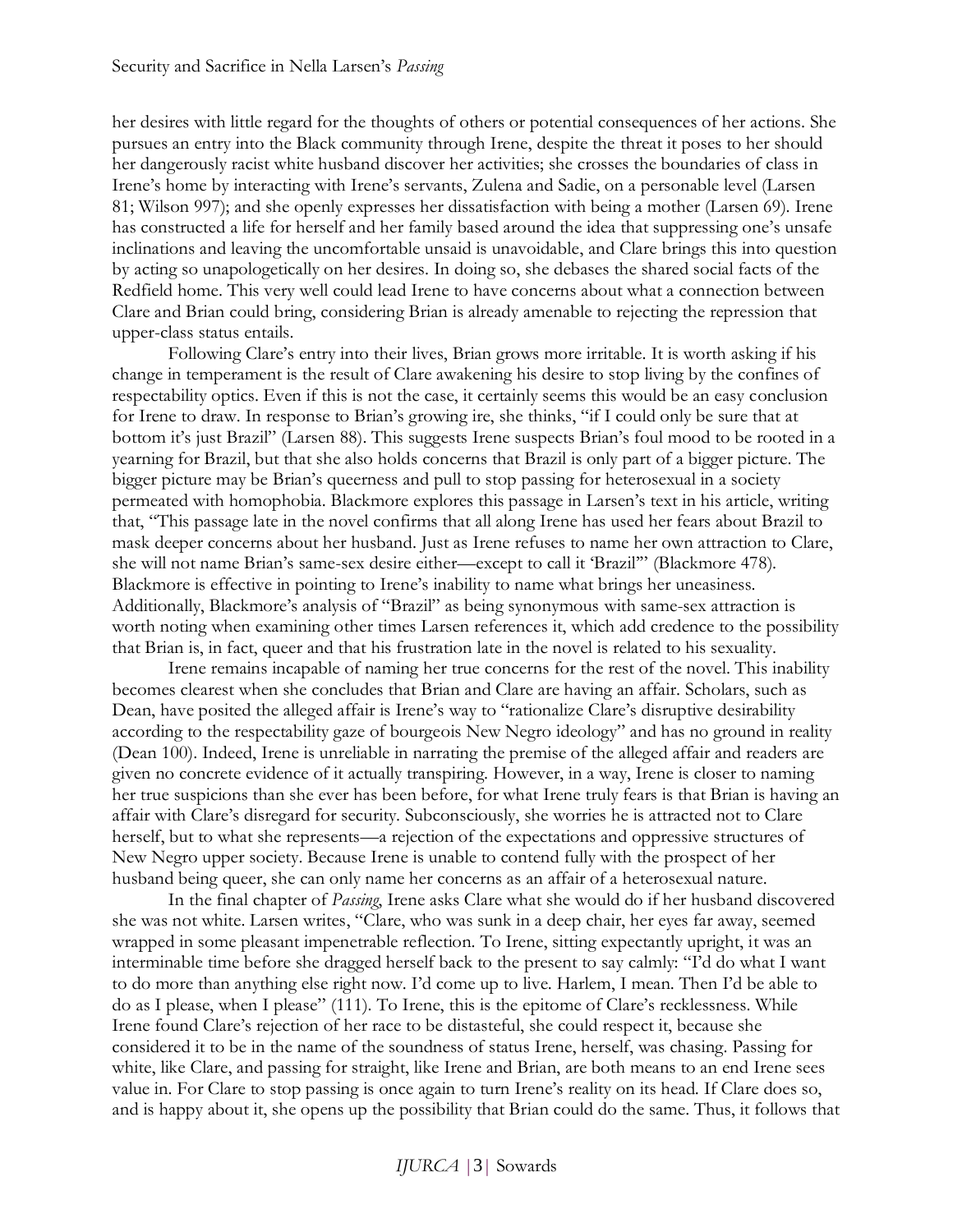this is the moment Irene names as "the first time that she had allowed herself to admit to herself that everything had happened" (Larsen 112), as this is the moment Irene identifies Clare, and the option to reject passing that she represents, as a complete and immediate threat. After this admission, Irene returns to the prospect of Brazil: "Now that she had relieved herself of what was almost like a guilty knowledge, admitted that which by some sixth sense she had long known, she could again reach out for plans. Could think again of ways to keep Brian by her side, and in New York. For she would not go to Brazil. She belonged in the land of rising towers. She was an American" (Larsen 112). It feels almost as if Irene plainly says here she will not choose to come out as queer and reject passing, as she believes Clare and Brian both yearn to. If we extend Blackmore's interpretation of "Brazil" to be code for "same-sex desire" in Irene's thinking, this seems even more plausible. Irene is asserting that she will not forgo the security that performing heterosexuality provides her, and she will do whatever she can to make sure Brian does not either. She will not "go to Brazil" (Larsen 112).

Irene Redfield's unreliability as a narrator leaves many questions unanswered and many questions left to be asked. What is clear is that she views Clare Kendry as a threat and views both self-sacrifice and her husband, Brian as integral to her security. While Irene seems to be attracted to Clare, her need to access security by conforming to heteronormative expectations blocks her from any action that might jeopardize her social standing, and this essentially overrides the threat associated with Irene's queer feelings. Since there is little to no reason to believe Clare and Brian are actually having an affair, one must then ask why Clare is seen as so threatening. Perhaps it is because Brian, the key to Irene's identity as a straight, respectable New Negro Woman, is drawn to the same rejection of sacrificing behavior that Clare emulates.